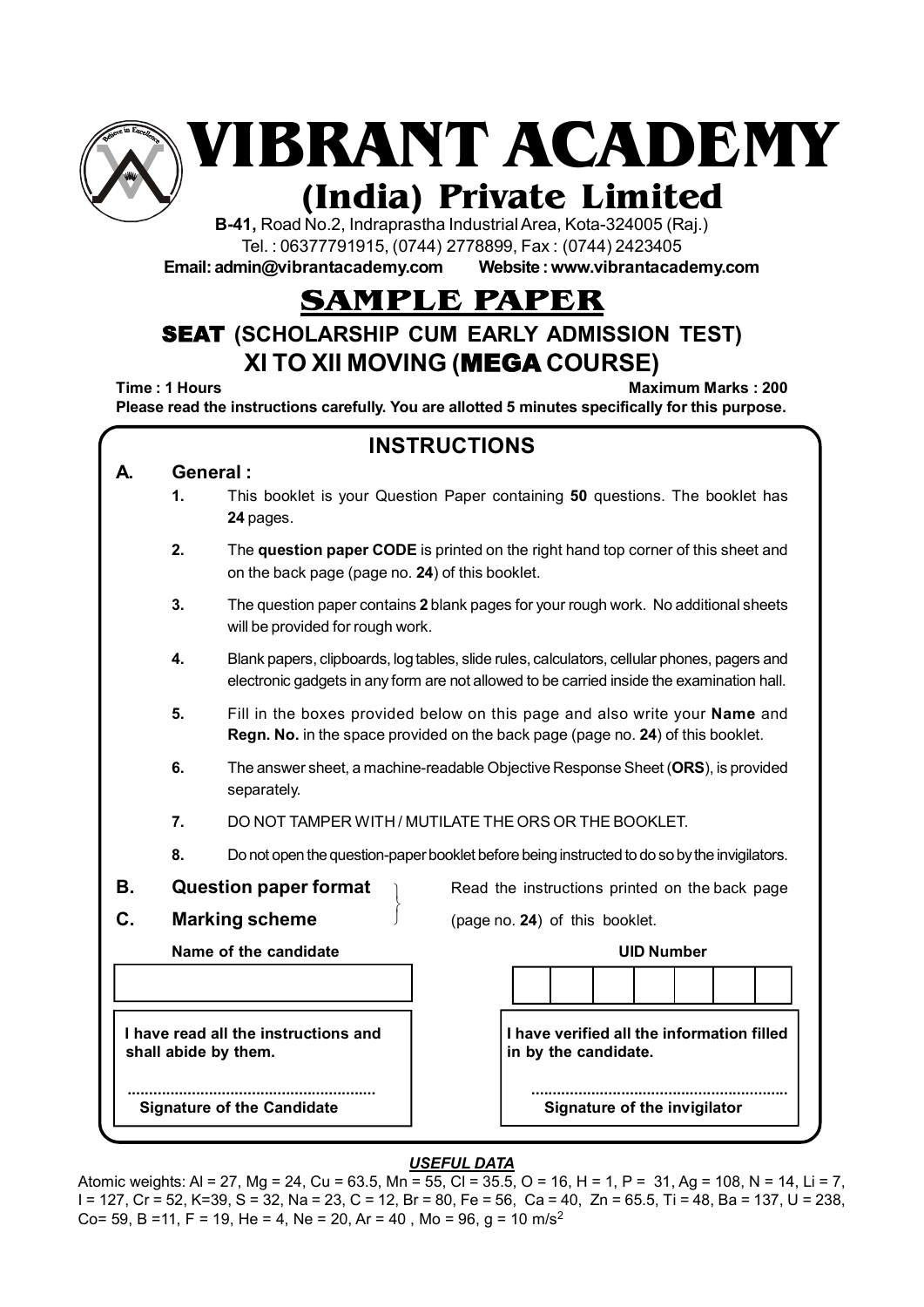#### **PART I : PHYSICS Single Correct Choice Type**

This section contains 15 multiple choice questions. Each question has 4 choices (A), (B), (C) and (D) for its answer, out of which **ONLY ONE** is correct.

- **1.** Two balls of equal mass are shot upward simultaneously from the same point on the ground with the same initial speed, but at different angles to the horizontal. Which of the following statements must be true?
	- (A) The ball launched at the larger angle hits the ground first.
	- (B) The two balls hit the ground at the same time.
	- (C) The ball launched at the larger angle always has more total mechanical energy.
	- (D) The ball launched at the smaller angle hits the ground first.
- **2.** On a straight road, a stationary police motor-cyclist is passed by a stolen car travelling at a speed of 15 ms<sup>-1</sup>. At time t = 0, when the car is level with him, the motor-cyclist accelerates at 4.0 m s<sup>-2</sup> for 5.0 s and then travels at a constant speed.

Find the distance the car has travelled during the period from  $t = 0$  to the moment when it is caught by the motorist.

(A) 300 m (B) 150 m (C) 450 m (D) None of these

**3.** A projectile is thrown from a tower of height 'h'. It lands on the horizontal ground at the base of tower Its v-t graph in X-axis & Y-axis are shown for the entire motion. Find the height of the tower. [Take  $g = 10$  m/s<sup>2</sup>]



- **4.** Two particles are dropped from the same point, one after another after some interval of time. While they are both in air.
	- (A) Distance between them keeps on increasing
	- (B) Distance between them keeps on decreasing
	- (C) The distance between them remains constant
	- (D) The distance between them first increases and then decreases.
- **5.** If the angle  $\alpha$  between two forces of equal magnitude is reduced to  $(\alpha \pi/3)$ , then the magnitude of their resultant becomes  $\sqrt{3}$  times of the earlier one. The angle  $\alpha$  is :

(A) 
$$
\pi/2
$$
 (B)  $2\pi/3$  (C)  $\pi/4$  (D)  $4\pi/5$ 

**6.** A body starts from rest with uniform acceleration. Its velocity after 2n seconds is  $v_0$ . The displacement of the body in last n seconds is :

(A) 
$$
\frac{v_0(2n-3)}{6}
$$
 (B)  $\frac{v_0n}{2}$  (C)  $\frac{3v_0n}{4}$  (D)  $\frac{3v_0n}{2}$ 

**7.** A body is projected vertically upwards from ground at  $t = 0$ . If  $t = t_1$  and  $t = t_2$  be the time instants at which it is at a height h above the point of projection while ascending and descending respectively, then :

 $(A)$  h =  $gt_1t_2$ 2 (B) h = 2gt<sub>1</sub>t<sub>2</sub> (C) h =  $\frac{1}{2}$ gt<sub>1</sub>t<sub>2</sub> (D) h =  $\frac{1}{4}$ gt<sub>1</sub>t<sub>2</sub>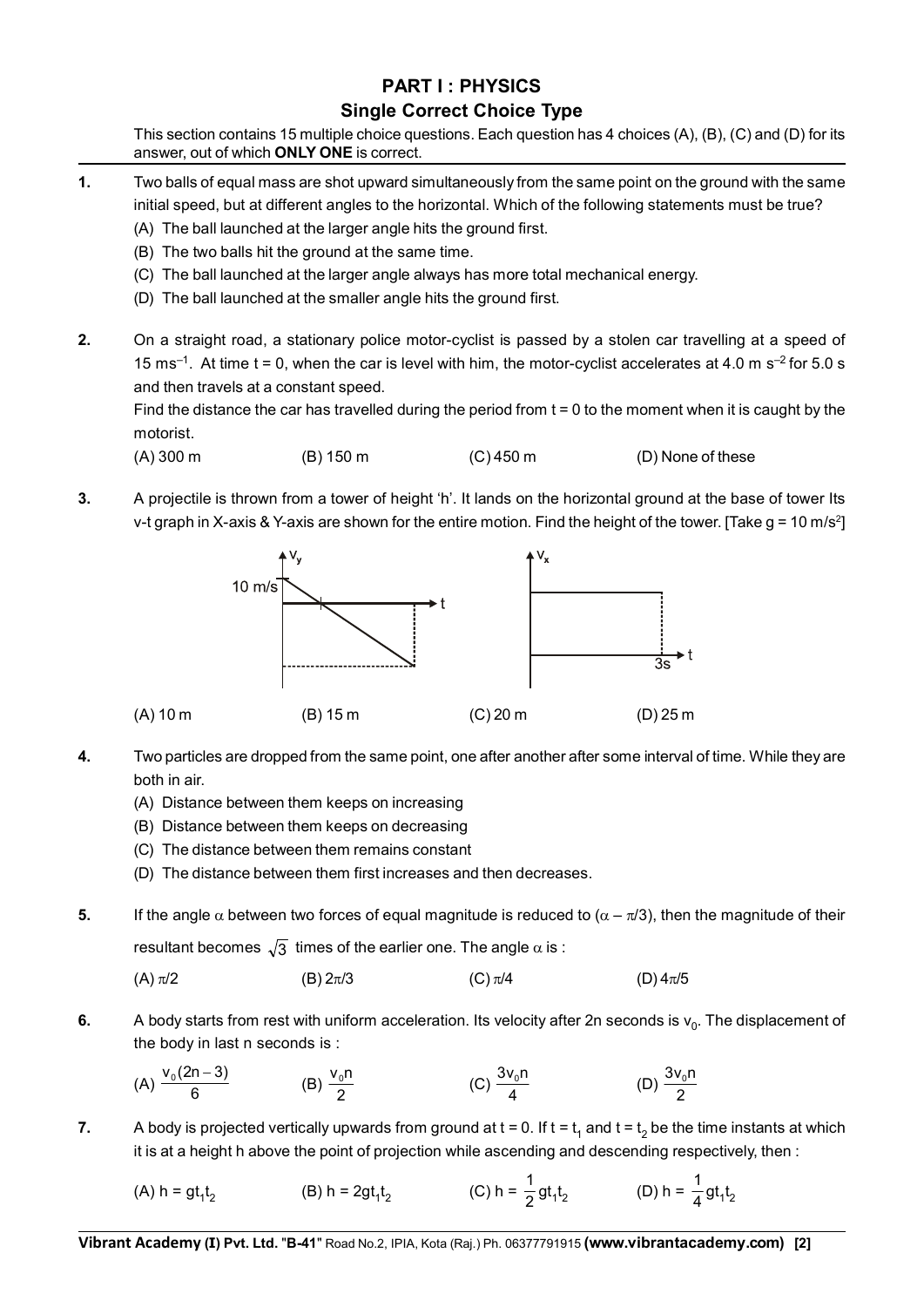**8.** Graphs (a) and (b) show the effect of carts A and B colliding (separately) with a standard cart S. List the three carts in order of increasing mass.



(A)  $m_A = m_B < m_S$  (B)  $m_A < m_S < m_B$  (C)  $m_B < m_A < m_S$  (D)  $m_A > m_B > m_S$ 

**9.** Three small balls each of mass 100 gm are attached at distances of 1m, 2m and 3m from the end D of a 3m length of string. The string is rotated with uniform angular velocity in a horizontal plane about D. If the outermost ball is moving at a speed of 6 m/s, the ratio of the tensions in the three parts of the string, innermost to outermost, will be :

(A)  $6:5:4$  (B)  $3:2:1$  (C)  $3:5:6$  (D)  $6:5:3$ 

- **10.** A golf ball and bowling ball each has the same momentum. A constant force is used to stop them. Which of the following statements is true ?
	-
	- (A) The golf ball stops in a shorter time (B) The bowling ball stops in a shorter time
	- (C) They both will stop in the same time (D) Can not conclude with the available information
- 

**11.** A body travelling along a straight line traversed one third of the total distance with a velocity 4 m/s. The remaining part of the distance was covered with a velocity 2 m/s for half the time and with velocity 6 m/s for the other half of time. The mean velocity averaged over the whole time of motion is : (A) 5 m/s (B) 4 m/s (C) 4.5 m/s (D) 3.5 m/s

- **12.** A particle moves such that power P supplied to it varies with time t according as equation P = ct where c is a constant. At time  $t = 0$  its velocity was zero, then velocity v at time t is proportional to : (A) t (B) (t)<sup>1/2</sup> (C) t<sup>3/2</sup> (D) None of these
- **13.** A vertically hanging spring is elongated by  $x_0$  (in equilibrium) when mass m is hanged from it. What is the work done by a man in slowly lowering the mass by a distance y further?

(A) 
$$
\frac{1}{2} \left( \frac{mg}{x_0} \right) y^2
$$
 \t(B)  $\left( \frac{mg}{x_0} \right) y^2$  \t(C)  $\frac{mg x_0^2}{y}$  \t(D)  $\frac{1}{2} \frac{mg x_0^2}{y}$ 

**14.** The distance traveled by an object is given by  $x = at + \frac{1}{(c+a)}$  $bt^2$  $\frac{1}{1}$  where t is time and a, b, c are constants. The

dimensions of b and c respectively are :

 $(A)$  [LT<sup>-2</sup>, [LT<sup>-1</sup>]  $(B)$  [L<sup>2</sup>T<sup>-3</sup>], [LT<sup>-1</sup>]  $(C)$  [LT<sup>-1</sup>], [L<sup>2</sup>T<sup>-1</sup>]  $(D)$  [LT<sup>-1</sup>], [LT<sup>-2</sup>]

**15.** If  $\vec{a} = 2\hat{i} + 3\hat{j} + 6\hat{k}$  and  $\vec{b} = 3\hat{i} + 4\hat{j}$ , then  $\frac{projection}{projection}$  of  $\vec{b}$  on  $\vec{a} =$  $\rightarrow$  r (A) 7/5 (B) 5/7 (C) 4/9 (D) none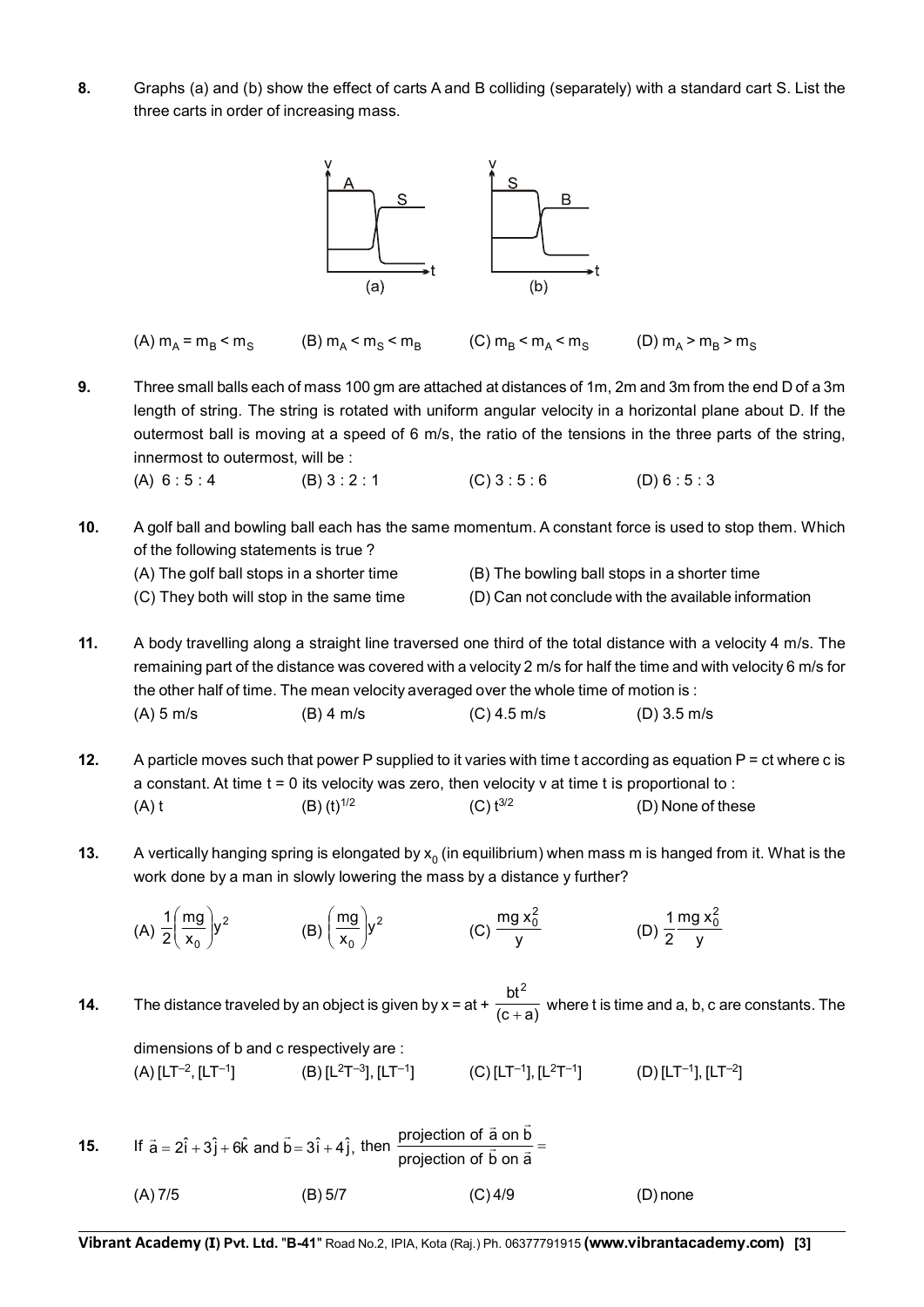#### **PART II : CHEMISTRY Single Correct Choice Type** This section contains 15 multiple choice questions. Each question has 4 choices (A), (B), (C) and (D) for its

answer, out of which **ONLY ONE** is correct.

| 16. | For the gaseous reaction P + Q $\implies$ R + S, K <sub>p</sub> = 0.25 at 300 K.<br>If we take 1 mole of each of the for gases in a 5 L vessel, what would be the equilibrium concentration ratio |                                                                |                |                                 |                                                 |                                                                                                                                        |                                                                                                                                                                                                |                                                                      |  |  |
|-----|---------------------------------------------------------------------------------------------------------------------------------------------------------------------------------------------------|----------------------------------------------------------------|----------------|---------------------------------|-------------------------------------------------|----------------------------------------------------------------------------------------------------------------------------------------|------------------------------------------------------------------------------------------------------------------------------------------------------------------------------------------------|----------------------------------------------------------------------|--|--|
|     | (A) 1: 2                                                                                                                                                                                          | of P & R ([P] / [R]) ?                                         |                | (B) 2 : 1                       |                                                 | (C) 1:3                                                                                                                                |                                                                                                                                                                                                | (D) None of these                                                    |  |  |
| 17. |                                                                                                                                                                                                   |                                                                |                |                                 |                                                 | Match the list I with list II and select the correct answer:                                                                           |                                                                                                                                                                                                |                                                                      |  |  |
|     |                                                                                                                                                                                                   | List I                                                         |                |                                 |                                                 |                                                                                                                                        |                                                                                                                                                                                                | <b>List II</b>                                                       |  |  |
|     | Most electronegative element<br>(a)                                                                                                                                                               |                                                                |                |                                 |                                                 |                                                                                                                                        | (1)                                                                                                                                                                                            | Chlorine                                                             |  |  |
|     | (b)                                                                                                                                                                                               |                                                                |                |                                 |                                                 | The element having highest electron gain enthalpy                                                                                      | (2)                                                                                                                                                                                            | Hydrogen                                                             |  |  |
|     | (c)                                                                                                                                                                                               |                                                                |                |                                 | Most abundant element in the universe           |                                                                                                                                        | (3)                                                                                                                                                                                            | Nitrogen                                                             |  |  |
|     | (d)                                                                                                                                                                                               | Most abundant gas in atmosphere                                |                |                                 |                                                 |                                                                                                                                        |                                                                                                                                                                                                | Fluorine                                                             |  |  |
|     |                                                                                                                                                                                                   | (a)                                                            | (b)            | (c)                             | (d)                                             |                                                                                                                                        | (4)                                                                                                                                                                                            |                                                                      |  |  |
|     | (A)                                                                                                                                                                                               | 1                                                              | $\overline{2}$ | 3                               | 4                                               |                                                                                                                                        |                                                                                                                                                                                                |                                                                      |  |  |
|     | (B)                                                                                                                                                                                               | 4                                                              | 3              | $\overline{2}$                  | 1                                               |                                                                                                                                        |                                                                                                                                                                                                |                                                                      |  |  |
|     | (C)                                                                                                                                                                                               | 4                                                              | 1              | $\overline{2}$                  | 3                                               |                                                                                                                                        |                                                                                                                                                                                                |                                                                      |  |  |
|     | (D)                                                                                                                                                                                               | $\overline{2}$                                                 | 3              | 4                               | 1                                               |                                                                                                                                        |                                                                                                                                                                                                |                                                                      |  |  |
|     | (A) 41                                                                                                                                                                                            |                                                                |                | (B) 31                          | air                                             | 8.21L, 250K<br>10 cm, liquid B : d = 27.2 g/ml<br>30 cm, liquid A : $d = 6.8$ g/ml<br>Hg 10cm<br>$(C)$ 20                              |                                                                                                                                                                                                | (D) None of these                                                    |  |  |
| 19. |                                                                                                                                                                                                   |                                                                |                |                                 | What is IUPAC name of the compound shown below? | Br.                                                                                                                                    |                                                                                                                                                                                                |                                                                      |  |  |
|     |                                                                                                                                                                                                   |                                                                |                |                                 |                                                 |                                                                                                                                        |                                                                                                                                                                                                |                                                                      |  |  |
|     |                                                                                                                                                                                                   |                                                                |                |                                 |                                                 |                                                                                                                                        | (A) 1-bromo-3, 3-dichloro-4-methyl cyclohexane (B) 3-bromo-1, 1-dichloro-6-methyl cyclohexane<br>(C) 5-bromo-1, 1-dichloro-2-methyl cyclohexane (D) 4-bromo-2, 2-dichloro-1-methyl cyclohexane |                                                                      |  |  |
| 20. |                                                                                                                                                                                                   | (A) $0.729 \times 10^6$ m/sec<br>(C) $2.188 \times 10^6$ m/sec |                |                                 |                                                 |                                                                                                                                        | An electron in He <sup>+</sup> has an energy of -6.04 eV in a certain orbit. What is the velocity of electron in that orbit?<br>(B) $1.45 \times 10^6$ m/sec<br>(D) None of these              |                                                                      |  |  |
| 21. |                                                                                                                                                                                                   | (HSF <sub>4</sub> , XeF <sub>4</sub> )                         |                | (II) $I_3^-$ , XeF <sub>2</sub> |                                                 | In which of the following pair, both the species have same hybridisation.<br>$(III)$ ICl <sub>4</sub> <sup>+</sup> , SiCl <sub>4</sub> |                                                                                                                                                                                                | $(IV)$ ClO <sub>3</sub> <sup>-</sup> , PO <sub>4</sub> <sup>3-</sup> |  |  |

(A) I, II (B) II, III (C) II, IV (D) I, II, III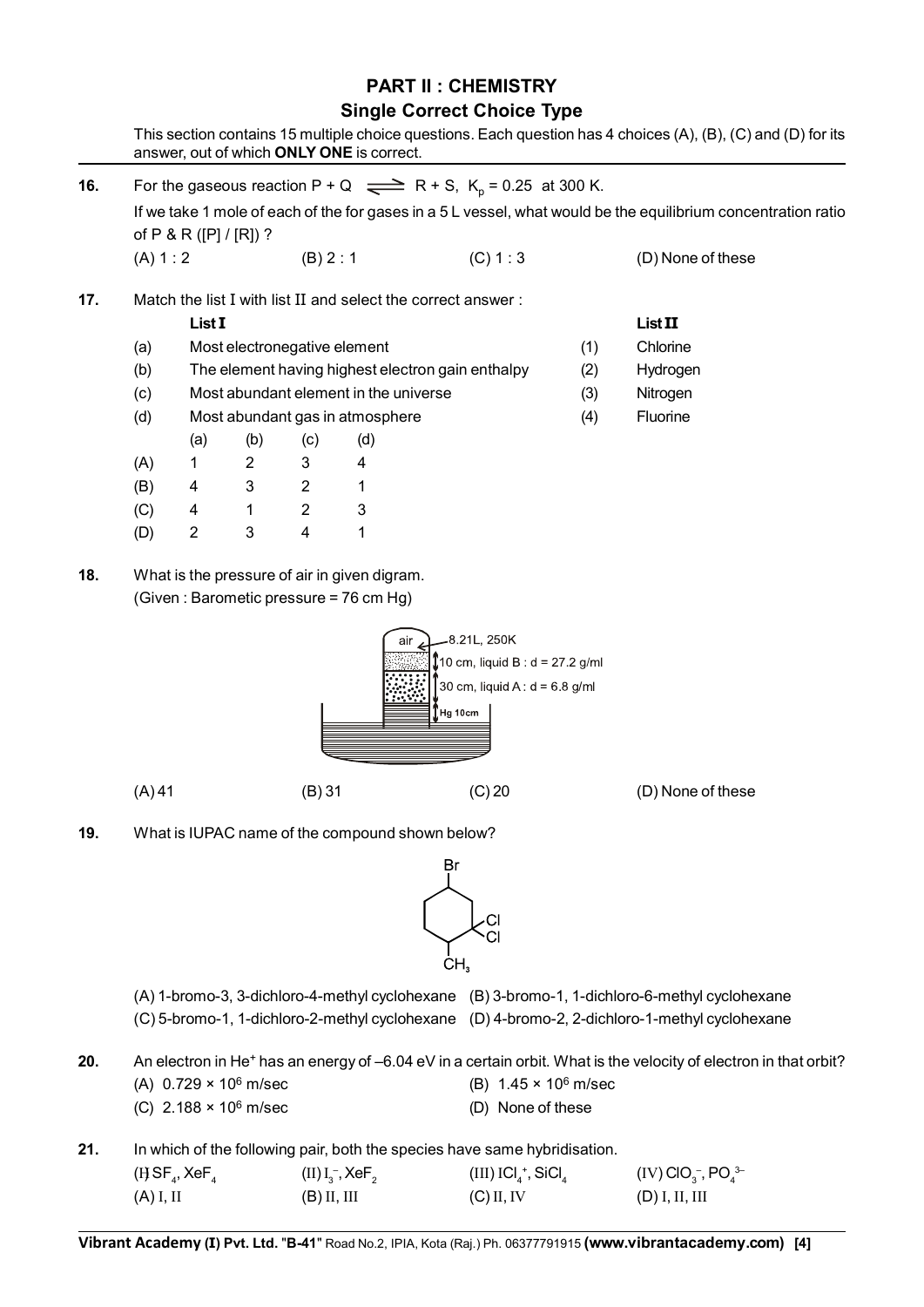**22.** An impure sample of Ba(OH)<sub>2</sub> (mol. wt.= 171) of mass 1.5 g was allowed to react with 80 ml of 0.20 M HCl (aq). When the excess acid was titrated against NaOH, 20 ml of NaOH (aq) was required. 10 ml of the same NaOH (aq) required 30 ml of the 0.1 M HCl (aq) in a separate titration. What is the percentage purity of the Ba(OH)<sub>2</sub> sample?

(A) 85.5 (B) 57 (C) 42.75 (D) None of these

**23.** Which of the following pairs are resonance structures of each other?



- **24.** The van der Waals' constant 'b' of a gas is  $4\pi \times 10^{-4}$  L/mol. The radius of gas atom can be expressed in scientific notation as  $x \times 10^{-9}$  cm. Calculate the value of x. (Given : N<sub>A</sub> = 6  $\times$  10<sup>23</sup>).  $(A)$  2 (B) 3 (C) 5 (D) None of these
- **25.** Which of them follows octet rule and also act as lewis acid : (A) BCl<sub>3</sub> (B) XeF<sub>2</sub> (C) SiCl<sub>4</sub> (D) PCl<sub>5</sub>
- **26.** A solution of sulfuric acid in water that is 24.5% by weight  $H_2SO_4$  has a density of 1.2 g/ml. The molarity of  $H_2SO_4$  (aq.) solution is :  $(A) 1M$  (B) 2 M (C) 3 M (D) None of these
- **27.** Which of the following stability order is correct



- **28.** 0.5 mol of a diatomic gas present in 10 litre vessel at certain temeprature exert a pressure of 0.96 atm. Under similer conditions an ideal gas exerted 1.0 atm pressure. If volume of gas molecules is negligiable then, the value of vander waals constant 'a' (in atm.  $L^2/mol^2$ ) is :  $(A)$  4 (B) 16 (C) 32 (D) None of these
- **29.** Consider the following reactions : (i)  $P \longrightarrow P^+ + e^-$ ,  $\Delta H_1$ (ii)  $S \longrightarrow S^+ + e^-$ ,  $\Delta H_2$ (iii) Ar  $\longrightarrow$  Ar<sup>+</sup> + e<sup>-</sup>,  $\Delta H_3$  (iv) Si  $\longrightarrow$  Si<sup>+</sup> + e<sup>-</sup>,  $\Delta H_4$ Then according to given information the incorrect order will be : (A)  $\Delta H_1 > \Delta H_2$  (B)  $\Delta H_2 > \Delta H_4$  (C)  $\Delta H_3 > \Delta H_2$  (D)  $\Delta H_1 > \Delta H_3$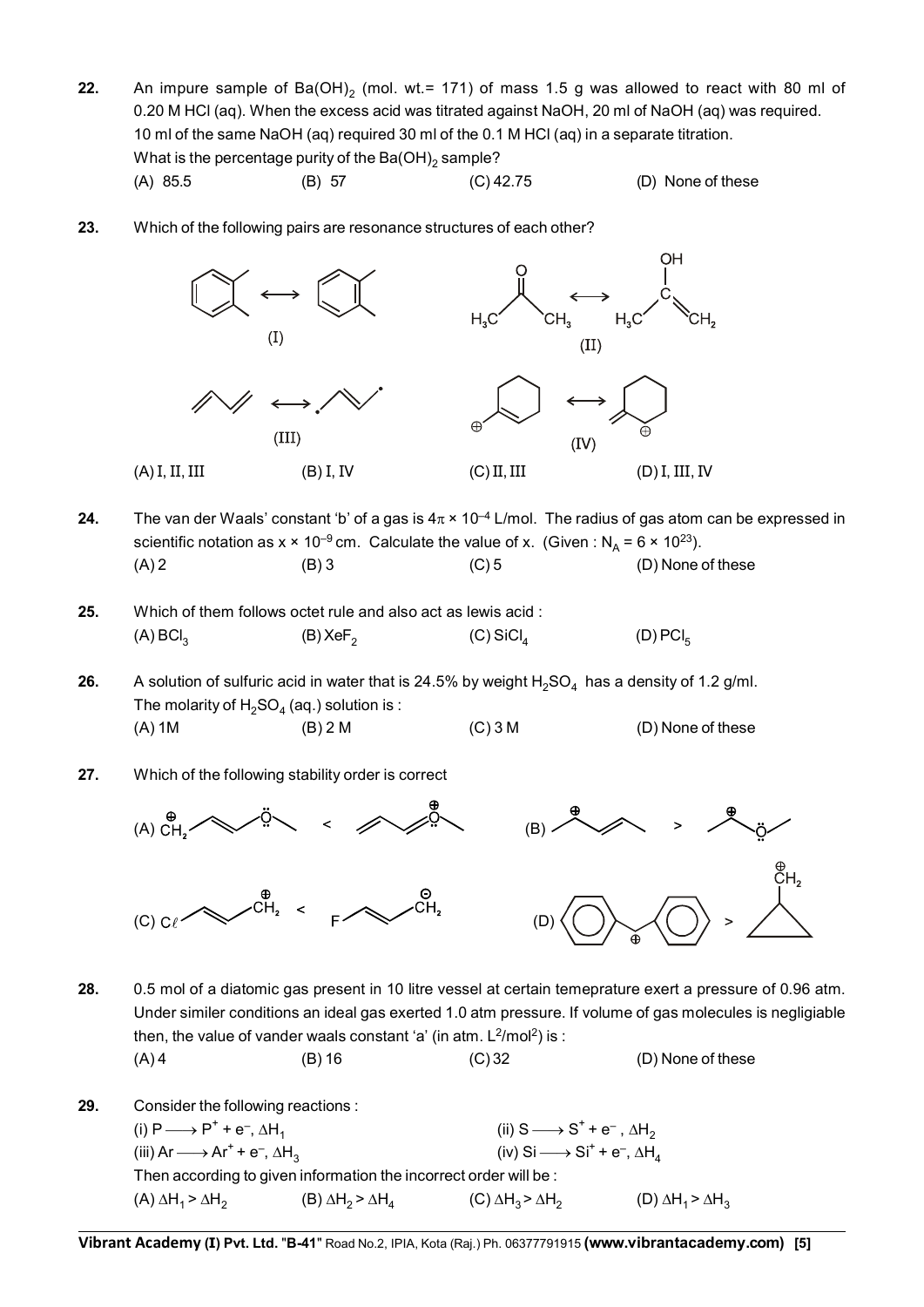

|     | If the slope of curve for X is 0.005 atm <sup>-1</sup> then calculate Vander Waals Constant b (in L/mol) for gas X. |                                                                                                                                    |                                                         |                                                                                                                                                                       |  |  |  |  |  |
|-----|---------------------------------------------------------------------------------------------------------------------|------------------------------------------------------------------------------------------------------------------------------------|---------------------------------------------------------|-----------------------------------------------------------------------------------------------------------------------------------------------------------------------|--|--|--|--|--|
|     | (A) 0.123                                                                                                           | (B) 0.112                                                                                                                          | $(C)$ 12.47                                             | (D) None of these                                                                                                                                                     |  |  |  |  |  |
|     |                                                                                                                     |                                                                                                                                    | <b>PART III : MATHEMATICS</b>                           |                                                                                                                                                                       |  |  |  |  |  |
|     |                                                                                                                     |                                                                                                                                    | <b>Single Correct Choice Type</b>                       |                                                                                                                                                                       |  |  |  |  |  |
|     |                                                                                                                     | answer, out of which ONLY ONE is correct.                                                                                          |                                                         | This section contains 15 multiple choice questions. Each question has 4 choices (A), (B), (C) and (D) for its                                                         |  |  |  |  |  |
| 31. |                                                                                                                     | The number of real solutions of the equation $log_{10}(6 x ^2 +  x  - 1) = 0$ are                                                  |                                                         |                                                                                                                                                                       |  |  |  |  |  |
|     | $(A)$ 4                                                                                                             | $(B)$ 2                                                                                                                            | $(C)$ 0                                                 | (D) None of these                                                                                                                                                     |  |  |  |  |  |
| 32. |                                                                                                                     | of 17 and found the roots to be -4 and -15. The actual roots of the equation are:                                                  |                                                         | While solving the quadratic equation $ax^2 + bx + c = 0$ , Hari wrongly taken the co-efficient of x as 19 in place                                                    |  |  |  |  |  |
|     | $(A) - 5$ and $-12$                                                                                                 | $(B)$ 5 and 12                                                                                                                     | $(C)$ 4 and 15                                          | (D) None of these                                                                                                                                                     |  |  |  |  |  |
| 33. |                                                                                                                     |                                                                                                                                    |                                                         | If m, n are the roots of the equation $27x^2 - 10x + 125 = 0$ then the value of $\left  \left( m^2 / n \right)^{1/3} + \left( n^2 / m \right)^{1/3} \right $ is :____ |  |  |  |  |  |
|     | (A) $\frac{1}{3}$                                                                                                   | (B) $\frac{2}{9}$                                                                                                                  | (C) $\frac{5}{9}$                                       | (D) None of these                                                                                                                                                     |  |  |  |  |  |
| 34. |                                                                                                                     | For $x \in R$ , the equation $ x + 4 ^{log_{(x+4)}(x^2+3x+2)} = (x + 2). 3x $ has                                                  |                                                         |                                                                                                                                                                       |  |  |  |  |  |
|     | (A) No solution<br>(C) Two solutions                                                                                |                                                                                                                                    | (B) Unique solution<br>(D) More than two solutions      |                                                                                                                                                                       |  |  |  |  |  |
| 35. |                                                                                                                     |                                                                                                                                    |                                                         | The number of ordered triplets $(\alpha, \beta, \gamma)$ which satisfy the inequality $3^{\sin^2 \alpha} . 5^{\cos^2 \beta} . 7^{\sin^2 \gamma} > 105$ is :           |  |  |  |  |  |
|     | $(\alpha, \beta, \gamma \in [-2\pi, 2\pi])$<br>$(A)$ 0                                                              | (B) 80                                                                                                                             | $(C)$ 105                                               | (D) infinite                                                                                                                                                          |  |  |  |  |  |
| 36. |                                                                                                                     |                                                                                                                                    |                                                         |                                                                                                                                                                       |  |  |  |  |  |
|     | $(A)$ 4/27                                                                                                          | $(B) - 4/27$                                                                                                                       | $(C)$ 1/9                                               | (D) None of these                                                                                                                                                     |  |  |  |  |  |
| 37. |                                                                                                                     | The complete set of values of x for which the inequality $3^{\frac{1}{5}\log_3^2 x} \ge x^{\frac{1}{7}\log_3 x}$ is satisfied is : |                                                         |                                                                                                                                                                       |  |  |  |  |  |
|     | $(A) (0, \infty) - \{1\}$                                                                                           | $(B)$ $(1, \infty)$                                                                                                                | (C) (0, 1)                                              | $(D)(0, \infty)$                                                                                                                                                      |  |  |  |  |  |
| 38. |                                                                                                                     | If $cos\theta$ + $cos\phi$ = $sin\theta$ + $sin\phi$ = 0, then $sin2\theta$ + $sin2\phi$ =                                         |                                                         |                                                                                                                                                                       |  |  |  |  |  |
|     | $(A)$ 2sin( $\theta$ + $\phi$ )                                                                                     | $(B) - 2\sin(\theta + \phi)$                                                                                                       | $(C) - 2\cos(\theta - \phi)$ (D) $2\cos(\theta - \phi)$ |                                                                                                                                                                       |  |  |  |  |  |
| 39. |                                                                                                                     | Minimum value of $9x^2 - 6x$   tan $\theta$   + sec <sup>2</sup> $\theta$ is                                                       |                                                         |                                                                                                                                                                       |  |  |  |  |  |

**Vibrant Academy (I) Pvt. Ltd.** "**B-41**" Road No.2, IPIA, Kota (Raj.) Ph. 06377791915 **(www.vibrantacademy.com) [6]**

 $(A) 9$  (B) 2 (C) 0 (D) 1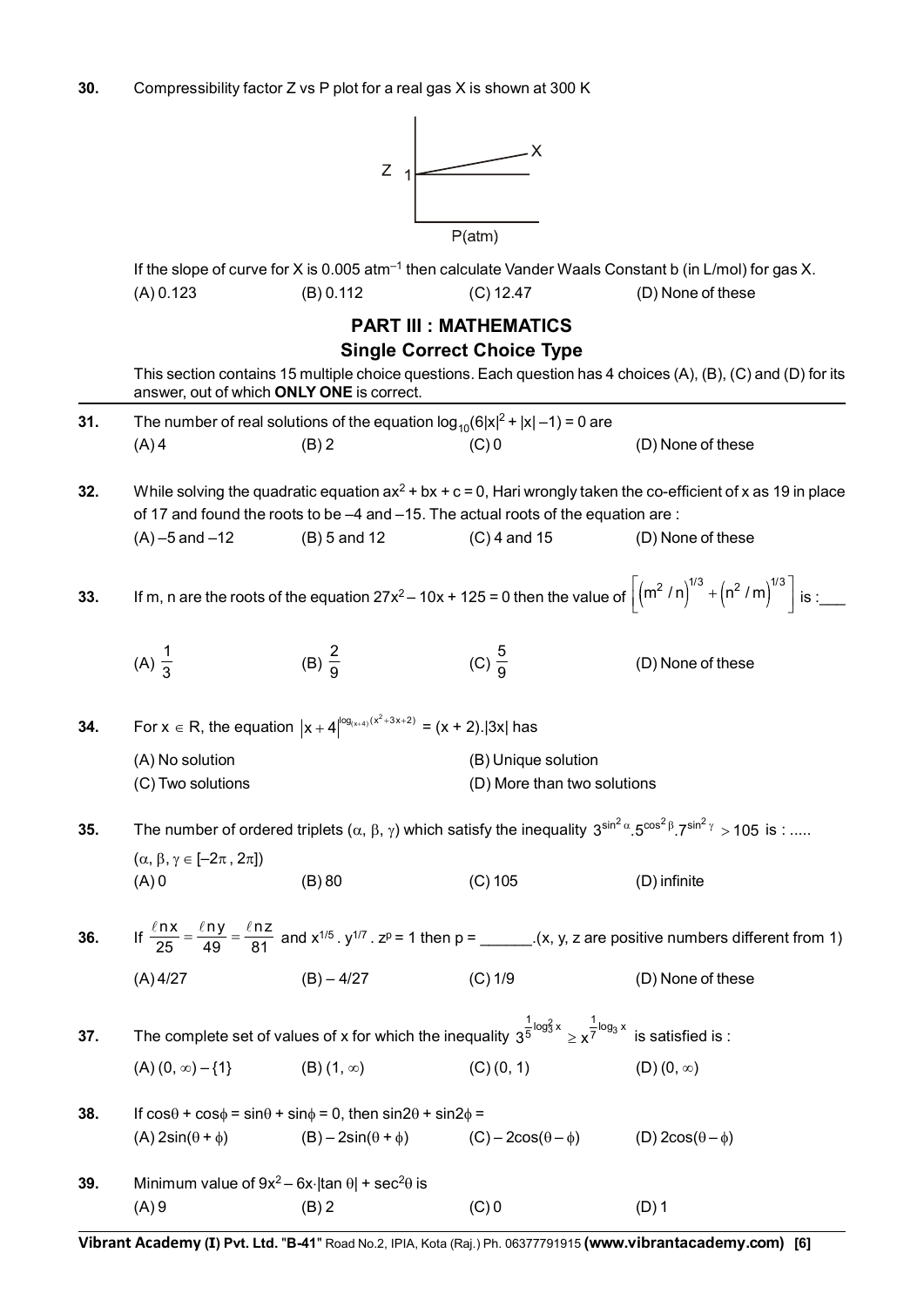| 40. |                                                                                                                                                      | $f(x) = \frac{a(x+b)(x+c)}{(b-a)(a-c)} + \frac{b(x+c)(x+a)}{(c-b)(b-a)} + \frac{c(x+a)(x+b)}{(a-c)(c-b)}$ , then the value of $f(a-b+c)$ is |                                                                                                                                          |                                                                                                                       |  |  |  |  |  |  |
|-----|------------------------------------------------------------------------------------------------------------------------------------------------------|---------------------------------------------------------------------------------------------------------------------------------------------|------------------------------------------------------------------------------------------------------------------------------------------|-----------------------------------------------------------------------------------------------------------------------|--|--|--|--|--|--|
|     | $(A)$ 1                                                                                                                                              | $(B) a - b + c$ $(C) - 1$                                                                                                                   |                                                                                                                                          | $(D) - a + b - c$                                                                                                     |  |  |  |  |  |  |
| 41. | Two sides of a triangle are of length sin $\theta$ , cos $\theta$ ; where $\theta \in (0, \frac{\pi}{2})$ . The third side is choosen such that area |                                                                                                                                             |                                                                                                                                          |                                                                                                                       |  |  |  |  |  |  |
|     | of triangle is maximum, then the value of that maximum area of triangle is                                                                           |                                                                                                                                             |                                                                                                                                          |                                                                                                                       |  |  |  |  |  |  |
|     | (A) $\frac{1}{\sqrt{2}}$                                                                                                                             | (B) $\frac{1}{2}$                                                                                                                           | (C) $\frac{1}{2\sqrt{2}}$                                                                                                                | (D) $\frac{1}{4}$                                                                                                     |  |  |  |  |  |  |
| 42. |                                                                                                                                                      |                                                                                                                                             | Which of the following is a factor of the expression $3x^3 - 2x^2y - 13xy^2 + 10y^3$                                                     |                                                                                                                       |  |  |  |  |  |  |
|     | $(A) x + y$                                                                                                                                          | $(B) x - y$                                                                                                                                 | $(C) x + 2y$ $(D) x - 2y$                                                                                                                |                                                                                                                       |  |  |  |  |  |  |
| 43. |                                                                                                                                                      |                                                                                                                                             |                                                                                                                                          | Number of integral values of x which satisfy the equation $\sqrt{x+3-4\sqrt{x-1}} + \sqrt{x+8-6\sqrt{x-1}} = 1$ are : |  |  |  |  |  |  |
|     | $(A)$ 4                                                                                                                                              | $(B)$ 5                                                                                                                                     | $(C)$ 6                                                                                                                                  | (D) None of these                                                                                                     |  |  |  |  |  |  |
| 44. |                                                                                                                                                      | The value of the expression $\frac{1}{\cos 290^\circ} + \frac{1}{\sqrt{3} \sin 250^\circ}$ is equal to                                      |                                                                                                                                          |                                                                                                                       |  |  |  |  |  |  |
|     | (A) $\frac{\sqrt{3}}{4}$                                                                                                                             | (B) $\frac{4}{\sqrt{3}}$ (C) $\frac{2}{\sqrt{3}}$                                                                                           |                                                                                                                                          | (D) $\frac{\sqrt{3}}{2}$                                                                                              |  |  |  |  |  |  |
| 45. |                                                                                                                                                      |                                                                                                                                             | The ratio of the sides of the $\triangle ABC$ is 19 : 16 : 5, then $\cot \frac{A}{2}$ : $\cot \frac{B}{2}$ : $\cot \frac{C}{2}$ equals : |                                                                                                                       |  |  |  |  |  |  |
|     |                                                                                                                                                      |                                                                                                                                             | $(A) 1 : 15 : 4$ $(B) 15 : 1 : 4$ $(C) 4 : 1 : 15$ $(D) 1 : 4 : 15$                                                                      |                                                                                                                       |  |  |  |  |  |  |
|     |                                                                                                                                                      |                                                                                                                                             | <b>PART IV: MENTAL ABILITY</b><br><b>Single Correct Choice Type</b>                                                                      |                                                                                                                       |  |  |  |  |  |  |
|     |                                                                                                                                                      | answer, out of which ONLY ONE is correct.                                                                                                   |                                                                                                                                          | This section contains 5 multiple choice questions. Each question has 4 choices (A), (B), (C) and (D) for its          |  |  |  |  |  |  |
| 46. |                                                                                                                                                      |                                                                                                                                             | Water is related to Ocean in the same way as Snow is related to                                                                          |                                                                                                                       |  |  |  |  |  |  |
|     | (A) Peaks                                                                                                                                            | (B) Hail                                                                                                                                    | (C) Glacier                                                                                                                              | (D) Mountain                                                                                                          |  |  |  |  |  |  |
| 47. | $(A)$ 120                                                                                                                                            | If $P = 18$ , FROG = 54, then what is VIBRANT equal to?<br>$(B)$ 110                                                                        | $(C)$ 105                                                                                                                                | $(D)$ 100                                                                                                             |  |  |  |  |  |  |
|     |                                                                                                                                                      |                                                                                                                                             |                                                                                                                                          |                                                                                                                       |  |  |  |  |  |  |
| 48. | (A) Operation Vijay<br>(C) Operation Polo                                                                                                            | Which of the following is accociated with Kargil War?                                                                                       | (B) Operation Blue Star<br>(D) Mission Impossible                                                                                        |                                                                                                                       |  |  |  |  |  |  |
| 49. | P.V. Sindhu is related to which sport?<br>(A) Badminton                                                                                              | (B) Table Tennis                                                                                                                            | (C) Cricket                                                                                                                              | (D) Shooting                                                                                                          |  |  |  |  |  |  |
| 50. |                                                                                                                                                      | When was Article 370 and 35A removed from Kashmir?                                                                                          |                                                                                                                                          |                                                                                                                       |  |  |  |  |  |  |
|     | (A) September 2019                                                                                                                                   | (B) August 2019                                                                                                                             | (C) July 2019                                                                                                                            | (D) June 2019                                                                                                         |  |  |  |  |  |  |

**Vibrant Academy (I) Pvt. Ltd.** "**B-41**" Road No.2, IPIA, Kota (Raj.) Ph. 06377791915 **(www.vibrantacademy.com) [7]**